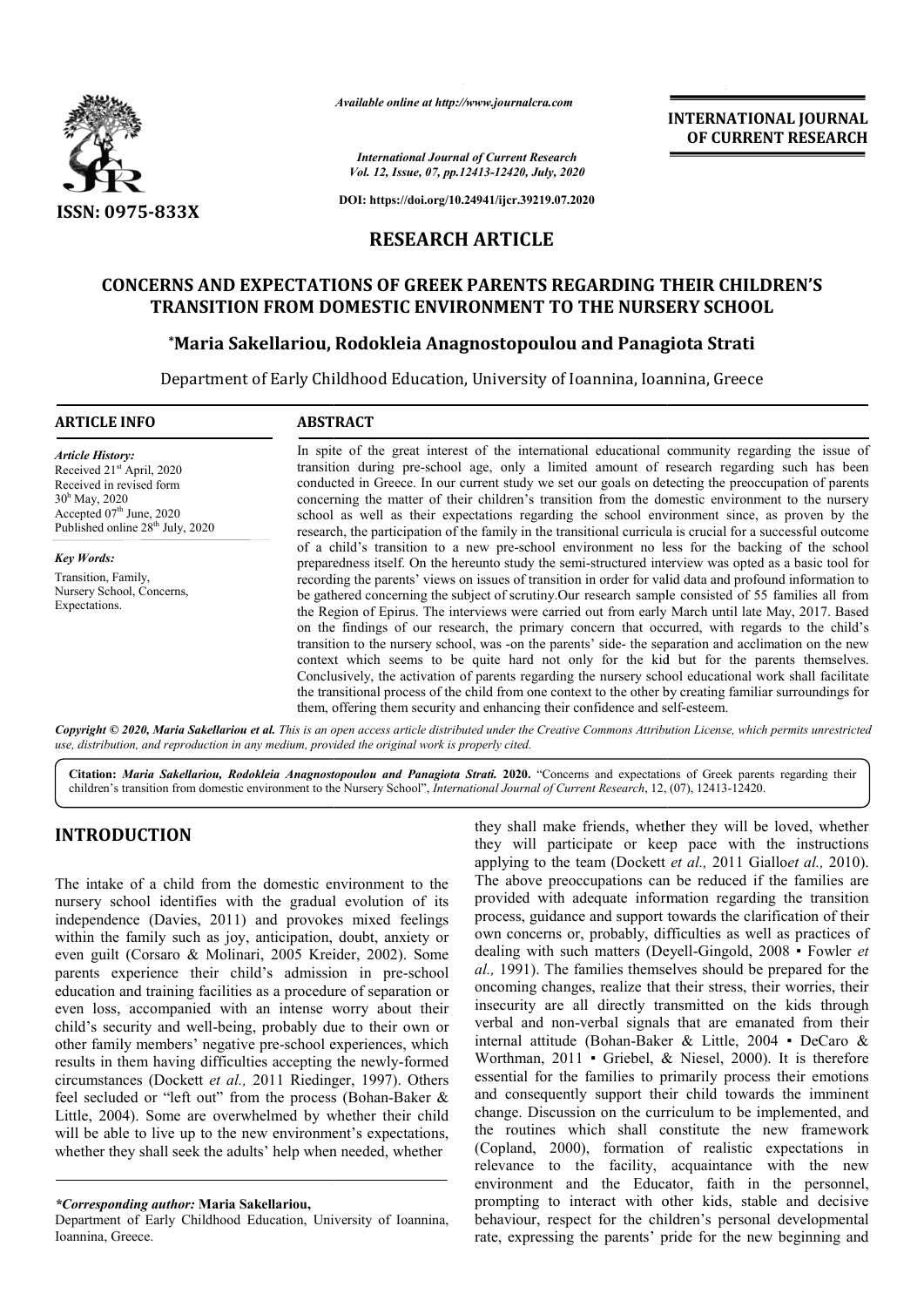manifestation of love contribute on reducing children's stress, fill them with security and optimism, no less allow them to take a pleasant first step in pre-school life, away from the previous state of consistency in the family environment (Caspe *et al.,* 2015; Garrett, 2001**)**. Research has established that daily domestic routines such as narrating a story, singing, sleep and meals routine on a regular basis constitute a key element for preparing children towards their transition into the pre-school learning environments. Therefore, they have a positive impact on academic, socio-emotional development and physical health (Ferretti & Bub, 2017). Regardless their child's level of development, parents are in dire need of constant and precise updating about the pre-school education institutions, caretaking and training curriculum as well as about the basic abilities and social skills required for their child (Conn-Powers *et al.,* 1990; Johnson *et al.,* 1986; Fenlon, 2005). Communication as well as positive interaction between the parents and the pre-school educators, form relations of trust and unbreakable bonds which result in facilitating the outcome of the transition itself (Pianta & Kraft-Sayre, 1999). In Kreider's (2002) research, the parents reported that involving themselves with the school events was the corollary of a positive atmosphere; in other words their participation depended on how welcomed they would be feeling in the preschool education and training facilities. According to Rimm-Kaufman and Pianta (1999, 2004) inclusion of parents in the transitional activities tends to reduce when the child enters Kindergarten.

Parents seem to seek for more information not only prior to, but during the transition of their child into pre-school learning environments, as well (Krieder, 2002 · McIntyre, 2007 · McIntyre *et al.,* 2007) and strongly desire for their own inclusion in the transitional curricula. According to Barnett and Taylor (2009) people that have a strong reminiscence of their own parents actively participating in the process of transition, when they were toddlers, seem to take part in much more preacademic activities along with their children with aims to preparing them for pre-school education and training centres. The purpose of the present study is to approach the issue of transition with relevance to ecosystem-based theory from the aspect of Nursery Teachers and parents (Ν:55) of pre-school aged children from the Region of Epirus, Greece as well as to pinpoint the concerns and expectations of families towards Nursery School. Also, it aims at bringing forward the prerequisites to a successful transition. For our research the semi-constructed interviewing was opted as the basic tool for recording the parents' views regarding the matter of transition in order for valid data as well as in-depth information to be gathered with regards to the matter under scrutiny.

# **METHODOLOGY**

**Pilot Investigation:** Preliminary investigational approach of an issue is considered as an important part of the research since it provides the conductors the ability to inspect on the quality of the procedures required prior to the commencement of the research, locate variables and sections that are to be included on the study, which had previously failed to be taken under account, avoid possible deficiencies during the interviews and proceed to all adjustments necessary (Borg & Gall, 1989 · Cohen & Manion, 1989). As reported by Paraskevopoulos (1993) preliminary research is a "small scale investigation that takes place only for tracing, exploratory purposes and its findings are used as guidelines for moving forward, with a

higher degree of certitude, on planning and conducting the main research" (p.23). During the last trimester of the 2015- 2016 academic year informal discussions were held in the form of free interviews with the group of researchers in order for information to be collected, concerns regarding the matter of children's transition from the domestic environment to preschool education and training centres to be articulated and for the outline of the overall interview to be designed. The suggestions made by the group of researchers were utilized on designing the research and constituted the basis on which the posing of the final inquiries of the interview was actualized. For the current study the probationary implementation of questionnaires was deemed as necessary as well as the trial conduction of the interviews (Vamvoukas, 2006 · Papanastasiou, 1996) since it contributed on:

- reassuring the validity of the inquiries' content,
- the formation of a practical picture over the issue for which as yet we possessed but a theoretical view,
- the selection and order of inquiries that we evaluated as interesting and exploitable,
- checking in terms of clarity of the instructions as well as the comprehension of the inquiries towards the formation of the interview structure,
- defining the duration of the interviews (forty minutes each),
- the manner in which the families were approached and,
- the degree of the conductor's familiarization with the tools used for this purpose.

**Investigational tool for qualitative research: Interview:**  Interviewing is one of the most widely accepted forms of qualitative investigational methods, constituting a rich pool of data regarding people's views (Vamvoukas, 2006; Cohen & Manion, 1994; Mason, 2003). As an investigational technique it includes the extraction of evidence via direct verbal exchange of aspects among the participating individuals (Mason, 2003) hence it allows deepening and correlating of complex no less indistinguishable elements of a problem, since through those, issues are posed instead of posing off-the shelf questions of steadfast and solid options (La Rossa & La Rossa, 1981; Kvale, 1996). An important point in our exploratory study was the designing of the interview; more specifically, as far as the qualitative investigational designing is concerned, we took under account the stages proposed by Isari and Pourkos (2015) (Fig.1). Based on our experience as well as on the literature review on the issue of transition, the bulletin of the interview was carefully formed. An a priori planning of inquiries in order for the conversation between the researcher and the parents to be facilitated took place, so that they would feel free to express their thoughts concerning the investigational inquiries without the necessity of any prolonged discourse which could cause fatigue and reluctance to involve oneself with a substantial dialogue. For planning and conducting the interview we took under account specific key elements regarding its form and type by selecting suitable inquiries as well as the relation that seems to be developed between the interviewer and the interviewee. More particularly, in terms of the interviews' form the sort of "direct", face to face one was chosen, which builds a harmonious relation between the conductor and the subject promoting thus an interactive communication which, as Miller (1986) states, is more suitable for investigating on families. With regards to the type of the interviews, the "semi-structured open type" interview was favoured on which the conductor is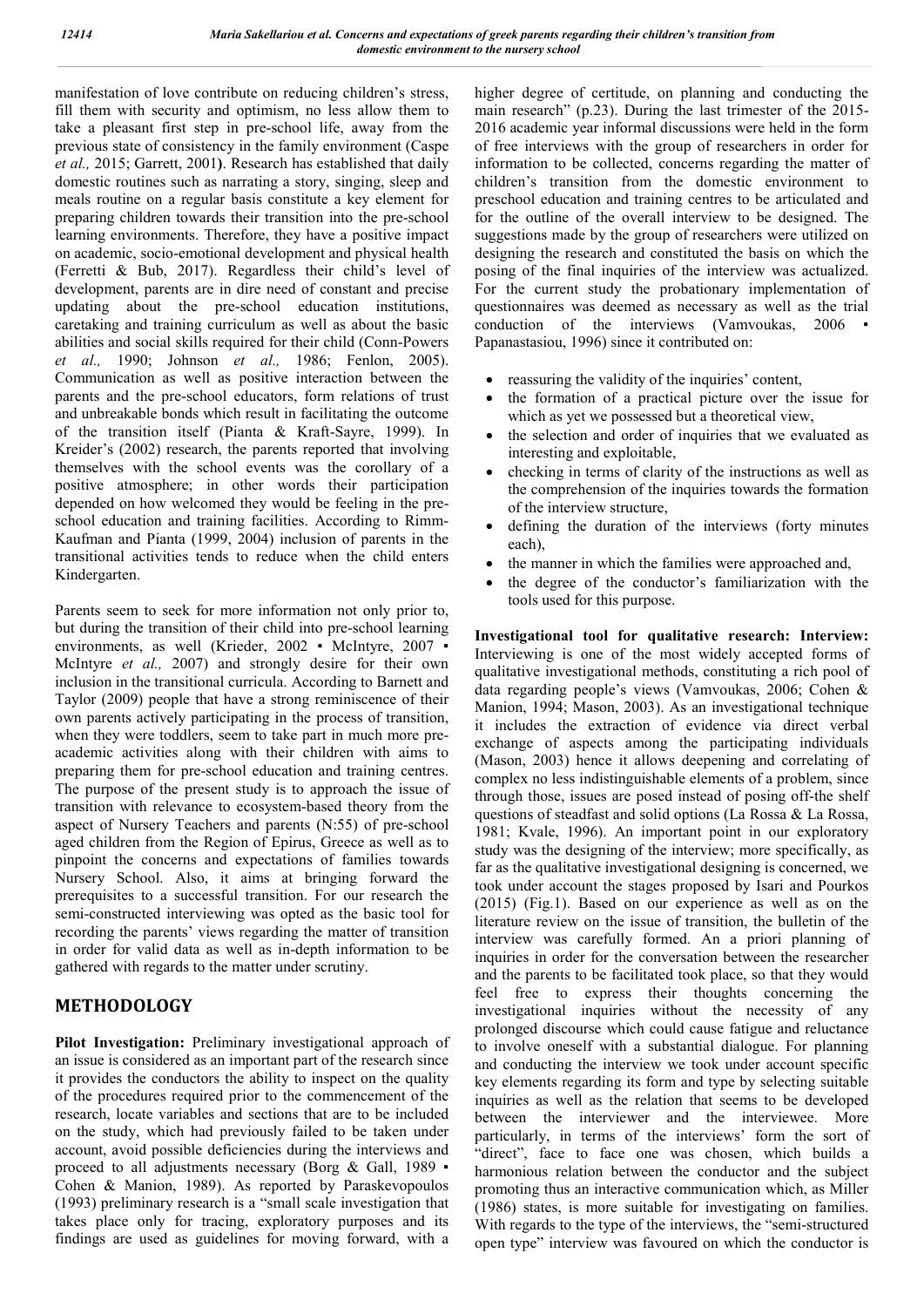highly versatile, sensitized and responsible about the content, order and posing of the inquiries.



**Fig. 1. Stages of conducting the qualitative research**

**The sample:** The sample of our research consisted of 37 families from the Prefecture of Ioannina, 8 families form the Prefecture of Preveza, 5 families form the Prefecture of The sprotia and 5 families from the Prefecture of Arta, Epirus Region, Greece, whose children were to be admitted at the Nursery School the following year. All the interviews (N:55) were carried out from early March until late May, 2017.

**Demographics of the families:** On the Tables (1-3) the educational level of the participating parents is presented. By majority (N=42) they are Senior High graduates. 21 parents have graduated Technological Educational Institution (TEI), 31 have graduated University (AEI) while one mother holds a Master's degree. 9 parents have a Junior High educational level while 4 parents have graduated Elementary School. As it is demonstrated on Table 4 the majority of families have two children (N=32). 17 families are of one child, while limited is the amount of families who have three children or more.

| Table 1. Distribution of sample regarding father's |                    |  |
|----------------------------------------------------|--------------------|--|
|                                                    | level of education |  |

|                |                                 |    |       |                                         | Cumulative |
|----------------|---------------------------------|----|-------|-----------------------------------------|------------|
|                |                                 |    |       | Frequency Percent Valid Percent Percent |            |
| Valid          | Elementary School <sup>4</sup>  |    | 7.3   | 7.7                                     |            |
|                | Junior High School <sup>6</sup> |    | 10,9  | 11,5                                    | 19,2       |
|                | Senior High School 19           |    | 34,5  | 36,5                                    | 55,8       |
|                | <b>TEI</b>                      | 11 | 20,0  | 21,2                                    | 76,9       |
|                | University                      | 12 | 21,8  | 23,1                                    | 100,0      |
|                | Total                           | 52 | 94,5  | 100,0                                   |            |
| Missing System |                                 | 3  | 5,5   |                                         |            |
| Total          |                                 | 55 | 100,0 |                                         |            |

**Table 2. Distribution of sample regarding mother's level of education**

|        |                     | <b>Frequency Percent</b> |       |       | Valid Percent Cumulative Percent |
|--------|---------------------|--------------------------|-------|-------|----------------------------------|
| Valid2 |                     |                          |       |       |                                  |
|        |                     | 23                       |       |       | 47.3                             |
|        |                     |                          | 18,2  |       | 65,5                             |
|        |                     |                          |       |       | 100.0                            |
|        | Total <sub>55</sub> |                          | 100,0 | 100,0 |                                  |

#### **Table 3. Distribution of sample regarding mother's level of further education**

|                |                   |    |       |       | FrequencyPercent Valid Percent Cumulative Percent |
|----------------|-------------------|----|-------|-------|---------------------------------------------------|
| Valid          | Master's degree 1 |    |       | 100.0 | 100.0                                             |
| Missing System |                   | 54 | 98.2  |       |                                                   |
| Total          |                   |    | 100.0 |       |                                                   |

**Table 4. Distribution of sample regarding the number of children**

|          |                |      |      | Frequency Percent Valid Percent Cumulative Percent |
|----------|----------------|------|------|----------------------------------------------------|
| ValidOne |                | 30.9 | 30.9 | 30.9                                               |
|          | Two            | 58.2 | 58.2 |                                                    |
|          | Three          |      |      |                                                    |
|          | Four or more l | 1.8  |      | 100.0                                              |
|          | Total          | 0.00 | 00.0 |                                                    |

**Table 5. "Quantitative of total results on the question: Which are your concerns towards your child attending Nursery School?"**

|                                           |    | Responses      |       | Percent  |  |
|-------------------------------------------|----|----------------|-------|----------|--|
|                                           | N  | Percent        |       | of Cases |  |
| Child's positive approach by the Educator | 10 | 10,8%          | 18,2% |          |  |
| Separation-Adaptation                     | 46 | 49,5%          | 83,6% |          |  |
| <b>Child Diseases</b>                     | 4  | 4,3%           | 7,3%  |          |  |
| Safety/Accidents/Hygiene                  | ς  | 5,4%           | 9,1%  |          |  |
| Nutrition                                 |    | 4,3%           | 7,3%  |          |  |
| Socialization                             |    | 19,4%<br>32,7% |       |          |  |
| Separation of twins                       |    | 1,1%           | 1,8%  |          |  |
| Verbal communication of child             |    | 1,1%           | 1,8%  |          |  |
| Autonomy                                  |    | 2,2%<br>3,6%   |       |          |  |
| None                                      |    | 2,2%           | 3,6%  |          |  |
| Total                                     | 93 | 100,0%         |       | 169,1%   |  |

a. Dichotomy group tabulated at value 1.

**Limitations of the research:** For the purposes of the present exploratory study the following limitations were posed:

The study was only restricted within families residing on the Region of Epirus whose children would be enrolled at Nursery School. In addition, the duration of carrying out the interviews was determined to be of three months, from March to May that is, since that period roughly coincides with the enrollments in the Daycare Centres, so the preoccupations would be greater and probably the concerns would be more intense, on the parents' side. We do consider that further investigation on a national level would be purposeful in order for our findings to be more widely and securely generalized. Regarding the qualitative study, in the absence of an arithmetic determination, (Iosifidis, 2008; Morse, 2002; Patton, 2002), the number of fifty five (55) subjects is taken as adequate and satisfying towards extracting useful data but also towards avoiding "the repetition of information which has already been taken on account" (Kallinikaki, 2010).

#### **PRESENTATION OF THE RESULTS**

Next we present the statistical results which have been collected after interviewing the families on thematic arrangement which we interpret by verbatim citation of excerpts:

- What were your concerns about your child attending the Nursery School?
- What were your expectations from the Nursery School towards your child?

According to Coolican (1990) "the final report of the qualitative findings usually contains word for word excerpts of the participants' actual responses, which can convey the reality of the under investigation issue on the reader" (pp. 235-236) and allow to preserve the authenticity of the presentation itself.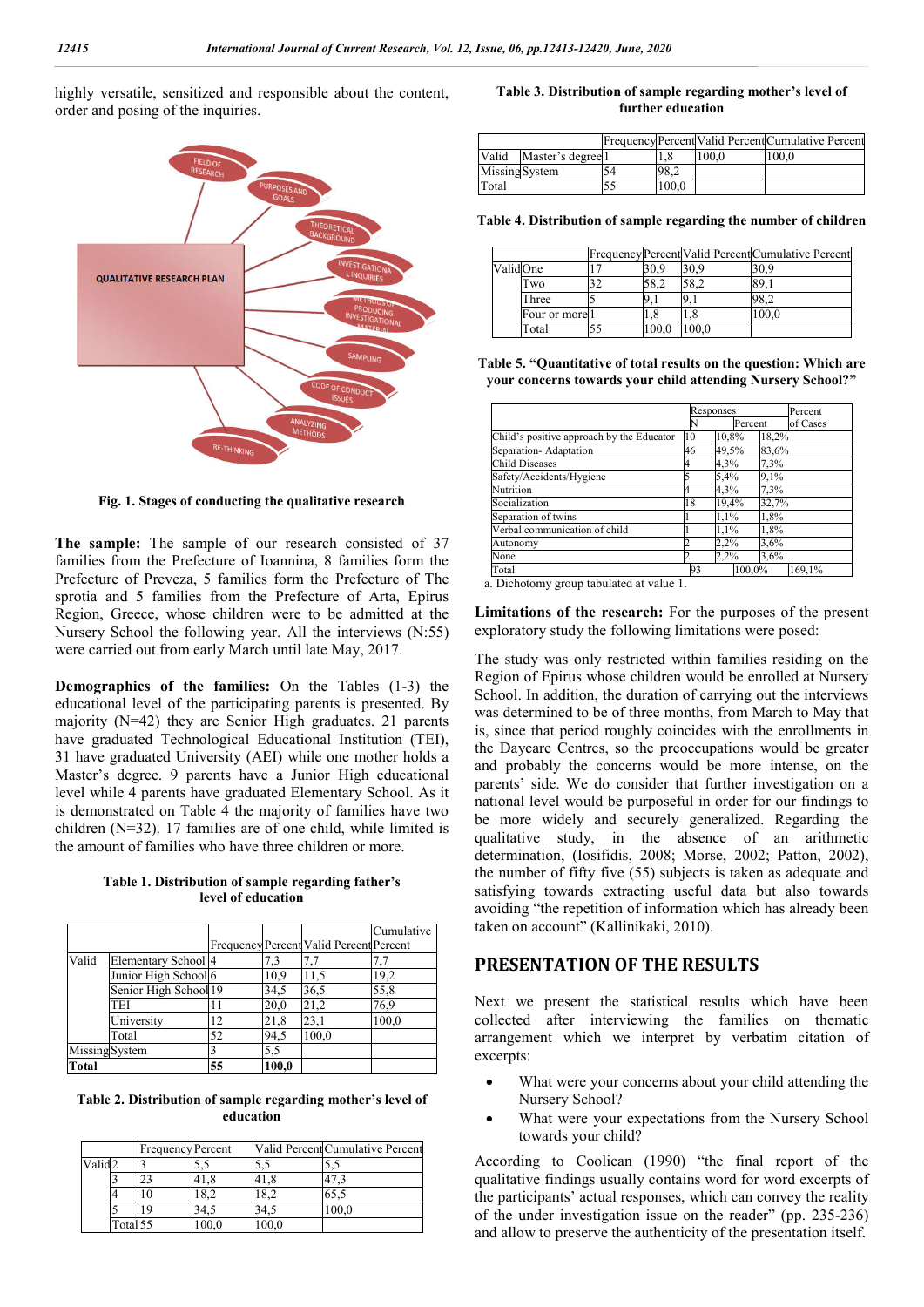Responses N Percent Percent of Case<br>39 37.1% 70.9% Expectations<sup>a</sup> Socialization 39 37,1% 70,9% Developing social skills 14 13,3% 25,5% Cultivating educational purposes  $\begin{array}{r} 9 \quad 8.6\% \quad 16.4\% \\ \text{Basic concepts on learning} \quad 21 \quad 20.0\% \quad 38.2\% \end{array}$ Basic concepts on learning 21 20,0%<br>Security/Accidents/Hygiene 8 7,6% Security/Accidents/Hygiene 8 7,6% 14,5% Positive adaptation 4 3,8% 7,3% Nutritional habits 2 1,9% 3,6% Love/Respect towards child's Love/Respect towards child's<br>
personality<br>
Positive/Pleasant atmosphere  $\frac{1}{10\%}$  1.8% **Positive/Pleasant atmosphere** Total 105 $100,0\%190,9\%$ a. Dichotomy group tabulated at value 1.

**Table 6: "Quantitative of total results on the question: What are your expectations from the Nursery School towards your child?"**

At the beginning of each excerpt the serial number of the interview it originates from, is noted.

**Concerns of families regarding the child's transition into the Nursery School:** As shown on Table 5, out of the total N:93 of the recorded responses, 49,5% regard the concern of the parents about their child's separation from them and their positive adaptation to the new, school environment. This specific concern was reported by the vast majority (83,6%) of the parents, followed by socialization (19,4%) about which a 32,7% of the parents reported to be preoccupied. A smaller amount of parents seem to worry about the educator's approach towards their child (18,2%) a concern that was reported on a 10,8% percentage. Even smaller is the amount of parents (9,1%) who show guardedness about their children's safety within the Nursery School facility as well as about their hygiene, a concern that was confirmed by 5,4% of the parents. Child diseases along with the child's alimentation in the Nursery School preoccupies a 7,3% of the parents and it was reported by 4,3% of the families. A limited amount (3,6% that is) of the parents worry about their child's autonomy whereas the exact same percentage seem to exhibit no such worry whatsoever. Finally, one of the parents expressed their concern about the separation of their twins while another pointed out their worries concerning their child's verbal communication. The parents exhibited concerns about their child's transition to the Nursery School as it is insinuated on the excerpts below. The majority of parents experience intense emotions regarding their child's adaptation in the new pre-school environment but also regarding separation which seems to be hard not only for the kid but for the parents as well:

I1 "…my only worry is whether my child will stay in school because up until now we had never been separated for a long period…", I30 "I am preoccupied about my kid on the issue of separation form motherly arms", I2 "…this is the first time they go to school…", I43 "…will they easily adapt to an environment different than home?", I19 "As a matter of fact I am worried…whether our child will be able to deal with the new routine of the Nursery School without us by their side…they had never been away from us for so many hours before", I29 "…how shall my child be separated from me and how shall I be separated from my child", I50 "...whether their adaptation will be immediate coping with my absence easily, as well with the fear that no one will come to get them back home…" I46 "I am deeply concerned about them being outside the domestic environment, the weaning…". High is the number of parents who seem to worry about their children's interaction with their peers and adults, their integration into the Nursery School team and their involvement with activities:

I45 *"I am worried…about how easy will their communication be towards their peers or towards their educators",* I37 *"…what shall my child's relationship be with the other kids and with the educator",* I22 *"Whether my child will be happy without me and will be able to make friends",* I36 *"…whether they will socialize with the other kids in class",* I38 *"Whether they socialize relatively fast…"* I35 *"Whether my son will be able to incorporate among the other kids since he' s been really shy and restricted and whether he will participate in all the activities without any problems",* I34 *"Since they are an only child, I wonder if they shall integrate in the class, taking part in group activities".* 

In addition to the above, among the parents are those who are deeply concerned about the attitude of the educator towards their child, in other words about the way the educator shall approach their child. Here is what they report:

I2 *"…I am also worried about how the teachers will treat my child and whether they will love them or not…",* I48 *"…will they approach him affectionately in order to stay at school?",*  I47 *"…what will his relationship with the educator be? Will he be feeling secure next to them? Will he love her?...",* I44 *"…my child's adaptation to be well-tempered, to feel security, trust, love by their teachers as they do by me. Also, to be provided with all the care required for their age…".* 

There are also parents who seem to be concerned about not only their child's everyday care, their nutritional habits, but about child diseases and security of their kid within the Facility, as well.

I19 *"I am primarily worried about…whether their basic needs such as lavatory and alimentation will be met…",* I18 *"…I am concerned about the sphincter control and nutrition",* I25 *"…I have worries concerning their food…",* I51 *"…whether my child will accept to share the same table with other kids during lunch",* I13 *"…their adaptation to an unknown school environment, accidents is what stresses me…",* I14 *"…such as hitting and biting",* I53 *"My worries are on my child's transition to the new environment as well as their safety",* I42 *"Whether they will pay attention to him not to get hurt",* I3 *"I am aware of the fact that when children go to school for the first time, they are susceptible to frequent illness. For us this is the first time indeed, so I am worried about diseases",* I9 *"…my greatest fear has to do with diseases-infections that are most common…".* 

Only a few parents are those who state that they have no worry whatsoever or those who are only concerned about their child's gradual autonomy building up.

I5 *"I have no worries at all, since this is my third child",* I18 *"…I am just wondering if they will grow autonomous regarding their personal hygiene and nutrition",* I19 *"I am basically worried about…whether my child will be allowed to act by their own…".*

One parent points out their worries about their twins while another seems to be concerned about their child's verbal communication skills:

I14 *"…being twins, whether they will be attending the same class…",* I19 *"I am mainly worried whether my child will be*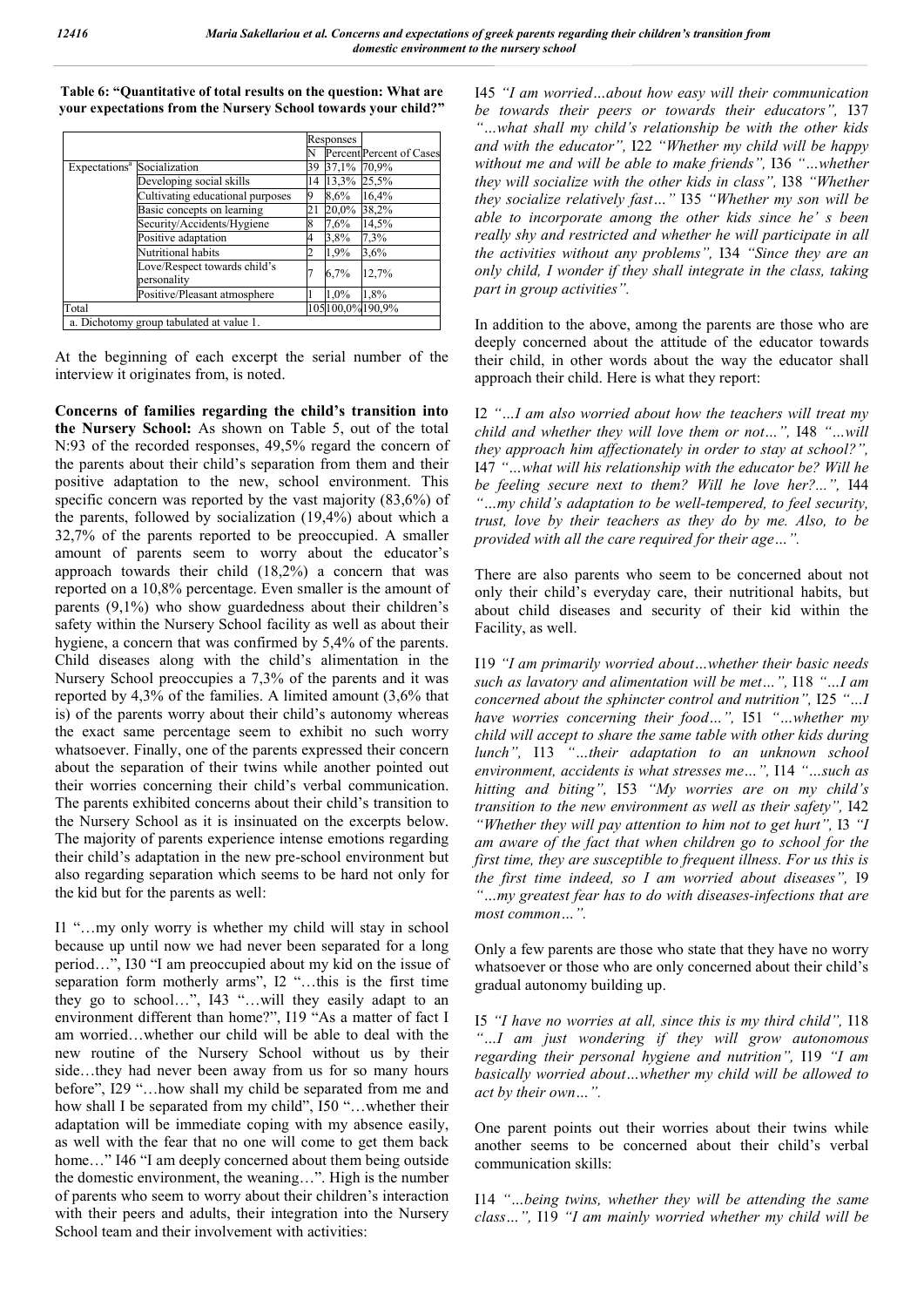*able to communicate…whether they will get used to the new Nursery School routine…".*

**Families' expectations from the Nursery School:** On the following section we present the views of parents regarding their expectations from the Nursery School (Table 6). From a total of N:105 recorded answers 37,1% concern socialization and 20,0% learning of basic concepts in the nursery school, which were reported by respectively 70,9% and 38,2% of the parents. A certain amount of parents consider nursery school as the domain on which children's social skills are developed (13,3%) as well as a place where the purpose of education is cultivated (8,6%). A smaller percentage (7,6%) of parents anticipate their child's security in terms of avoiding accidents inside the Nursery School but also the regular janitorial of the facility so that their child resides in a clean environment, while an even smaller amount (6,7%) of parents anticipate love and respect of the teachers towards their child's personality.

Limited is the amount  $(3,8\%)$  of parents who expect positive acclimation of their child into the newly experienced preschool environment and are interested on the acquisition of proper nutritional habits (by 1,9% that is). Finally, one of the parents considers of high significance the fact that the new preschool environment should be pleasant and positive for their child  $(1,0\%)$ . The above reported findings allow us to assert that the parents hold high expectations from the Nursery School and the excerpts collected from the parents' interviews confirm how important the contribution of the Nursery School towards socialization, acquisition of social skills, learning and growing educational values, is considered by the families:

I39 *"First of all, to help my child be integrated within a team, grow independent and secondly, creative activities and learning",* I14 *"I expect…my child to obtain social skills…",* I43 *"To help my child realize that human beings work as a team, teach them to share with no discriminations…",* I36 *"…my kid to be taught of how to abide by the basic rules that bind a team",* I4 *"…to socialize and also play with other kids…",* I48 *"…to make friends and have a good time, learn to do certain things by himself, watch and obey his teacher…",*  I34 *"to be instilled with a smooth and peaceful coexistence with the other children".* 

I44*"To acquire new stimuli on a wide range of interests certainly different than those of home. To be creatively occupied, to work in a team surrounded by a pleasant environment and evolve their cognitive fields…",* I1 *"…take up their first knowledge, basic concepts, to 'learn'",* I24 *"To follow activities appropriate for a child's correct evolution both cognitive and social…",* I14 *"…the activities to be creative, intriguing for the kids…",* I49 *"…to learn basic stuff that will help them in their life's course",* I35 *"The nursery school must help a child… to form a positive image regarding school…",* I29 *"…to learn how to behave properly…",* I11 *"… to acquire good manners…".*

With regards to children's safety within the preschool environment, possible accidents and the facility's janitorial, the parents anticipate the following:

I8 *"…proper and safe minding of my child…",* I41 *"…to look after my kid…",* I21 *"…high weightiness to a clean facility…",*  I47 *"…to take good care of hygiene issues,…".*

Parents who lend weight on love and respect towards their children's personality, report:

I50 *"My child to be embraced and understand that they will have a great time during their sojourn in the facility",* I16 *"…the educator to treat them with equality and justice, providing the kid with safety and creating a positive ambient as well as pleasant stay conditions",* I22 *"…the children to have tender and sweet-tempered teachers who will approach all of them with patience, understanding, and with no discriminations".* 

Several parents expect their child to joyfully embrace their new beginning in life, their admission into the Day care Center or Nursery School that is.

I9 *"To enter in joy and to walk out in joy…to share, to unwind, to play and to receive love",* I6 *"To be happy, to play and to ease off their energy".*

There are others who expect the existence of a preschool environment in which the child can acquire proper nutritional habits.

I21 *"I do lend more weight on a clean environment, right food… and, of course, I expect from the educators to look after my child, to assist them sit down at the table, to eat with the other kids, to teach them to make correct nutritional choices".*

A limited amount of parents expect but the existence of a child-positive and pleasant preschool settings.

I30 *"I expect that my child resides in an appealing environment…".*

**Interpretation of the results and conclusive discussion:** On a global level, the transition of children from the domestic environment to the preschool centres of education and training is acknowledged as highly significant for all those who are involved with childcare and education. The role of family is crucial for the children's developmental outcome, for their education, for designing and implementation of transitional curricula, on the purpose of contributing in an effective outcome of children's adaptation from the natural to the preschool environment. Parents hold their own concerns regarding how shall their child's adaptation take place in a new environment away from them but also, how they shall themselves manage to deal with a new situation with which they are coming head-on for the first time. Based on the findings of our research it was established that the parents' primary concern regarding their child's transition into the nursery school is separation and adaptation of the kid into a completely new context; a quite hard situation for both, the parents and the child alike. Several are the parents who are preoccupied about their child's socialization, their interaction with peers and adults, their integration in the actual team of the nursery school, and their involvement with various activities.

The parents also manifest their preoccupations regarding the educators' attitude towards their child, the day-to-day caretaking, the nutritional habits, no less possible child diseases and safety in the preschool facility, whereas only a few parents report that they hold no worry at all. One could claim that this is mainly due the demographics of the family (families with three or more children) or due to the parents'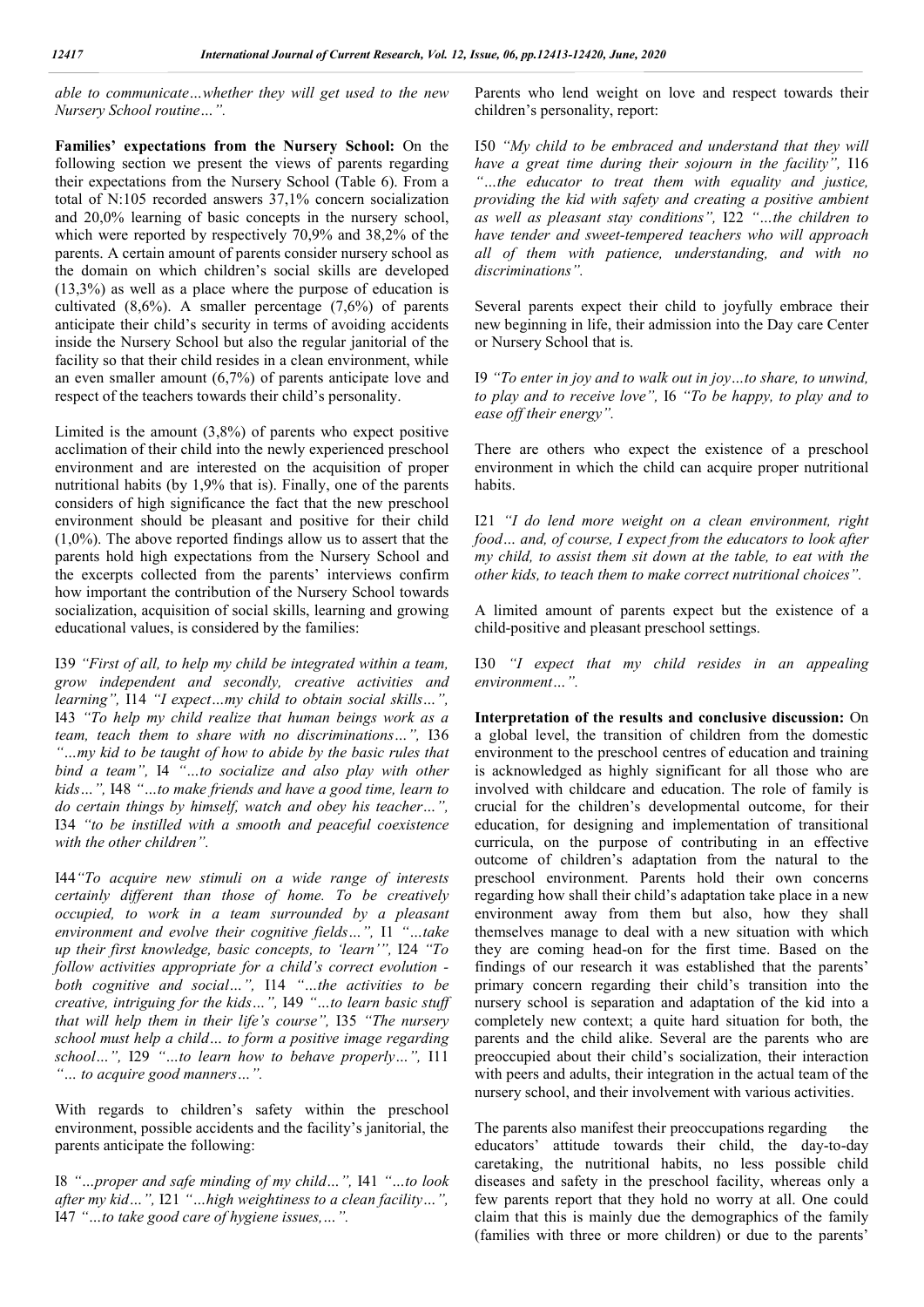recent similar experience which could result in them being fully aware of the transitional process or even due to a really elevated level of trust towards their child and towards the preschool centre of education and training. Similarly, in a research conducted by Wildenger and McIntyre (2011), parents report but a few concerns which are related with the child's acclimation to the new environment and their connection to the educator, their interaction with peers, the separation from the parents, behavioral problems, and abiding by rules and following instructions. According to the international literature the importance of the family's involvement into the process of transition is determining towards its effective outcome (Sakellariou, 2008; Bohan-Baker & Little, 2004; Caspe, Lopez, & Chattrabhuti, 2015; DeCaro & Worthman, 2011; Gill *et al.,* 2006; Kang *et al.,* 2016; Krieder, 2002; La Paro *et al.,*  2003; Machida *et al.,* 2002; McIntyre, 2007; McIntyre *et al.,*  2007; Morrison-Gutman & McLoyd, 2000; Pianta & Kraft-Sayre, 1999; Rimm-Kaufman & Pianta, 1999; Rimm-Kaufman & Pianta, 2004; Sheridan *et al.,* 2020). For this reason a vivid discourse has been raised regarding the development of a range of transition curricula which aim at the collaboration between families and preschool centres of education and training in the context of transition, as well as at training parents so that they can prepare their child and the families in general for the upcoming changes. (Head Start, HIPPY, Thrive in Five, Care-Info Connect Child Care, Around About, Smooth Sailing into Kindergarten, Ready! Set! School!, The Kindergarten der Zukunft in Bayern-KiDZ, Parents as Partners).

Findings of studies demonstrate that involvement of all those who have to do with childcare and education is vital in order for appropriate transition techniques to be sought for. Hence, towards this purpose, the «School Readiness Task Force of Focus On Our Future» hosted a pilot event under the title "A, B, C: beginning of a debate on transition to the Kindergarten". In this study nursery school teachers (N:32) kindergarten educators (N:23), principals (N:11) and parents (N:14) took part, who all acquiesced that in order a successful transition of children to be achieved in the Kindergarten, all the entities involved should be fully aware of which abilities-skills the kids must have gained prior to their admission to the Kindergarten, have common anticipations, a substantial communication between the Nursery Schools and the Kindergartens to exist, as well as collaboration and participation of the parents into the overall transitional process (Gill *et al.,* 2006).

Regarding the parents' expectations from the Nursery School we establish that parents emphasize particularly on socialization, development of social skills but also on learning basic concepts through play, which is an asset for children's learning literally from their birth until the end of their Primary Education (Sakellariou, 2016 ▪ Brock, 2016). This is the most important form of physical and unforced learning process and preparation of a child to confront life itself (Kogkouli, 2005). The aforementioned findings allow us to allege that parents have in general high expectations from the learning environments since they deem these environments' contribution to their child's development and growth as crucial, same as to the reassurance of conditions that promote their positive adaptation in order for them to ameliorate and acquire social skills and pre-academic abilities in terms of adopting proper behavioral manners, emergence of interests, inclinations, talents. According to Sakellariou (2008), greater are the educational expectations of parents who have a high

educational level, which seems to be the case for our own, present study since the majority of parents are of superior University or Technological education. In addition, Dweck (1991) has claimed that parents who hold such great expectations support, encourage and praise their child on a higher degree, enhancing thus their confidence and selfesteem.

#### **Proposals**

#### **Our suggestions towards the parents whose child are to be admitted from the Nursery School into the Kindergarten would be that:**

- They discuss with their child about the first day at the Nursery school.
- Pay a visit to the Facility, accompanied by their child, before the beginning of the School Year.
- Teach their child of several basic skills.
- Gather as much information as possible concerning the facility, their child's teacher as well as the teachers' expectations.
- Fully comprehend the roles, obligations and duties of everyone working in the facility.
- Purchase, along with their child, materials that shall be useful to them in the Nursery School.
- Provide their child with as many opportunities as possible to interact with kids of the same age as well as groups of kids prior to their admission into the Nursery School.
- Encourage their child and show a lively enthusiasm regarding the first day at the Nursery School.

Conclusively, the conductors of the present study assert that in order transition to be well-tempered and to constitute an exciting experience for the child, the Nursery School should acknowledge the importance of the following features, as those have arisen by analyzing the qualitative data gathered from interviewing with the parents: "love, safety, trust, stability, positive relationship, friendship, respect, independence, autonomy, understanding, positive approach, collaboration, nutrition, creative activities, personal care, play, equality, pleasant ambience, peaceful coexistence, learning, Nursery School Teacher, Kindergarten Educator, family, child, together".

# **REFERENCES**

- Barnett, M.A., & Taylor, L.C. 2009. Parental recollections of school experiences and current kindergarten transition practices. *Journal of Applied Developmental Psychology, 30,* 140–148.
- Bohan-Baker, M. & Little, P.M.D. 2004. *The transition to kindergarten: A review of current research and promising practices to involve families.* Cambridge, MA: Harvard Family Research Project. http://www.hfrp.org/content/download/1165/48670/file/b ohan.pdf Πρόσβαση 05/12/2019.
- Borg, W., & Gall, M. 1989. *Educational research: An introduction.* London: Longman.
- Brock, A. 2016. Second facet: Utilizing play- Implementation of play into learning. In A. Brock, S. Dodds, P. Jarvis, & Y. Olusoga M.Sakellariou ed., M. Mperi, trnsl., *Play*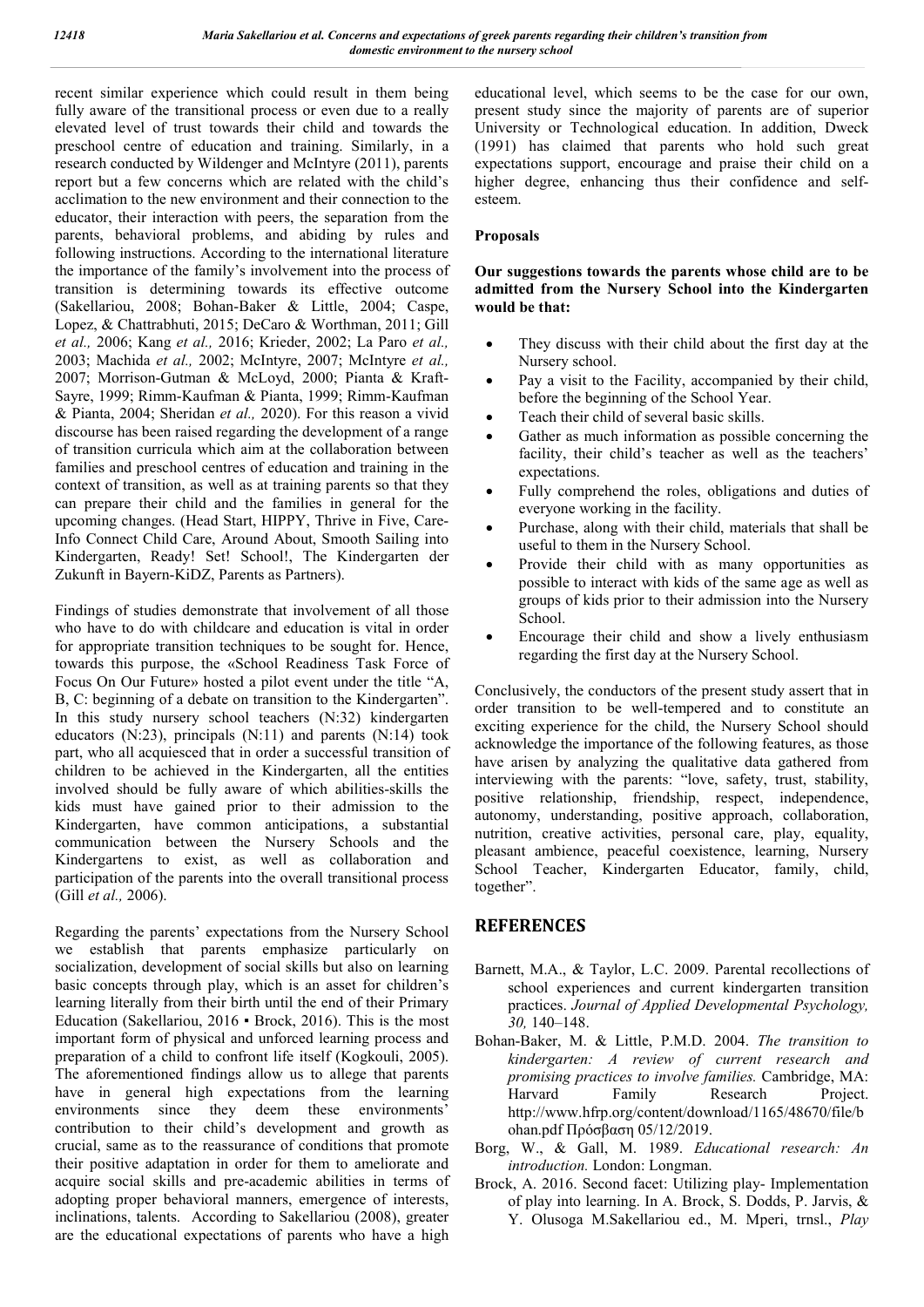*pedagogics in preschool and school education* pp.74-92. Athens: Pedio publications.

- Caspe, M., Lopez, M.E., & Chattrabhuti, Ch. 2015. *Four Important Things to Know About the Transition to School.* Harvard Family Research Project.
- Cohen, L., & Manion, L. 1989. *Research methods in education.* London: Routledge.
- Cohen, L., & Manion, L. 1994. *Methodology of Educational Research.* Athens: Metaichmio publications.
- Conn-Powers, M.C., Ross-Allen, J., & Holburn, S. 1990. Transition of young children into early elementary education mainstream. *Topics in Early Childhood Special Education*, *9*, 91-105.
- Coolican, Η. 1990. *Research Methods and Statistics in Psychology.* London: Hodder and Stoughton.
- Copland, J. 2000. *Arthur: Feeling good aboutschool, an activity booklet for parents.*Washington: Dept. of Education.
- Corsaro, W.A & Molinari, L. 2005. *I Compagni: Understanding Children's Transitionfrom Preschool to Elementary School.* New York: Teachers College Press.
- Davies, D. 2011. *Child development: A practitioner's guide*  3rd ed.. New York: Guildford Press.
- DeCaro, J.A., & Worthman, C.M. 2011. Changing family routines at kindergarten entry predict biomarkers of parental stress. *International Journal of Behavioral Development, 35*5, 441–448.
- Deyell-Gingold, P 2006. Successful Transition to Kindergarten: The Role of Teachers & Parents. *Earlychildhood news, 18*3, 14- 19.http://www.earlychildhoodnews.com/earlychildhood/a rticle\_view.aspx?ArticleID=477 Πρόσβαση 19/12/2019.
- Dockett, S., Perry, B., Kearney, E., Hampshire, A., Mason, J., & Schmied, V. 2011. *Facilitating children's transition to school from families with complex support needs*. Albury: Research Institute for Professional Practice, Learning and Education, Charles Sturt University.
- Dweck, C.S. 1991. Self-theories and goals: their role in motivation, personality and development. In R. Dienstbier Ed., *Nebraska symposium on motivation and emotion*, *36,* 199-235. Lincoln: University of Nebraska Press.
- Fenlon, Α 2005.Activities to Empower Parents as Collaborators in Their Children's Education. In P. Ruggiano Schmidt Ed., *Preparing Educators to Communicate and Connect with Families and Communities Greenwich* pp 47-58.CT: Information Age Publishing Inc.
- Ferretti, L.K., & Bub, K.L. 2017. Family Routines and School Readiness During the Transition to Kindergarten. *Early Education and Development, 28*1, 59-77. http://dx.doi.org/10.1080/10409289.2016.1195671 Πρόσβαση 07/12/2019.
- Fowler, S.A., Schwartz, I., & Atwater, J. 1991. Perspectives on the transition from preschool to kindergarten for children with disabilities and their families. *Exceptional Children, 58*2, 136-145.

https://goo.gl/tvPRArΠρόσβαση13/07/2019.

- Giallo R., Treyvaud, K., Matthews, J., & Kienhuis, M. 2010. Making the transition to primary school: An evaluation of a transition program for parents. *Australian Journal of Educational & Developmental Psychology*, *10*, 1-17.
- Gill, S., Winters, D., & Friedman, D.S. 2006. Educators' views of pre-kindergarten and kindergarten readiness and

transition practices. *Contemporary Issues in Early Childhood, 7*,3, 213-227.

- Griebel, W., & Niesel, R. 2000 August–September.*The children's voice in the complex transition into Kindergarten and school. State Institute of Early Childhood Education and ResearchMunich, Germany.*Paper presented at 10th European Conference on Quality in Early Childhood Education EECERA "Complexity, Diversity and Multiple Perspectives in Early Childhood Services",London.http://extranet.edfac.unimelb.edu.au/L ED/tec/pdf/griebelniesel1.pdf Πρόσβαση 20/11/2019.
- Iosifidis, Th. 2008. *Qualitative methods of research in social sciences.* Athens, Kritiki publications.
- Isari, F., & Pourkos, M. 2015. *Qualitative Methodology of Research. Implementation on Psychology and Education.* Greek Academic Electronic Texts and Crammers.
- Johnson, T.E., Chandler, L.K., Kerns, G.M., & Fowler, S.A. 1986. What are parents saying about family involvement in school transition? A retrospective transition interview. *Journal of the Division for Early Childhood, 11*1, 10-16.
- Kallinikaki, Th. 2010. *Qualitative methods on social work research*  $2^{nd}$  *ed..* Athens: Topos publications.
- Kang, J., Horn, E.M., & Palmer, S. 2016. Influences of Family Involvement in Kindergarten Transition Activities on Children's Early School Adjustment. *Early Childhood Education Journal*, 1-12.
- Kogkouli, J. 2005. *Introduction to Pedagogics.* Thessaloniki, Kyriakides bros. publications.
- Kreider, H. 2002. *Getting parents "ready" for kindergarten: The role of early childhood education.* Cambridge, MA: Harvard Family Research Project.
- Kvale, S. 1996. *Interviews: an introduction to qualitative research interviews.* London: SAGE Publications.
- La Paro, K.M., Kraft-Sayre, M. & Pianta, R.C. 2003 Preschool to kindergarten transition activities: Involvement and satisfaction of families and teachers. *Journal of Research in Childhood Education*, 172, 147-158.
- La Rossa, A.R., & La Rossa, M.M. 1981. *Transition to Parenthood*. Beverly Hills: CA: Sage*.* London and New York: Routledge Falmer, Taylor & Francis Group.
- Machida, S., Taylor, A., & Kim, J. 2002. The role of maternal beliefs in predicting home learning activities in Head Start families. *Family Relations, 51*2, 176-184.
- Mason, J. 2003*. Conduction of qualitative research.* N. Kyriazi ed., H. Dimitriadou, trnsl.. Athens: Ellinika Grammata publications.
- McIntyre, L. 2007. Transition to Kindergarten: Family Experiences and Involvement. *Early Childhood Education Journal, 35*1, 83-88.
- McIntyre, L.L., Eckert, T.L., Fiese, B.H., DiGennaro, F.D., & Wildenger, L.K. 2007. Transition to kindergarten: Family experiences and involvement. *Early Childhood Education Journal*, *35*1, 83-88.
- Miller, C.B. 1986. Family Research Methods. *Family studies - Text Series*, *4* 33. Beverly Hills: Sage Publications.
- Morrison-Gutman & McLoyd, 2000 Morrison-Gutman, L., & McLoyd, V. C. 2000. Parents' management of their children's education within the home, at school, and in the community: An examination of African-American families living in poverty. *The Urban Review, 34*1, 1–22.
- Morse, J.M., & Richards, L. 2002. *Readme first for a user's guide to qualitative methods*. Thousand Oaks, CA: Sage.
- Papanastasiou, K. 1996. *Methodology of Educational Research.* Nicosia: Theopress Ltd.